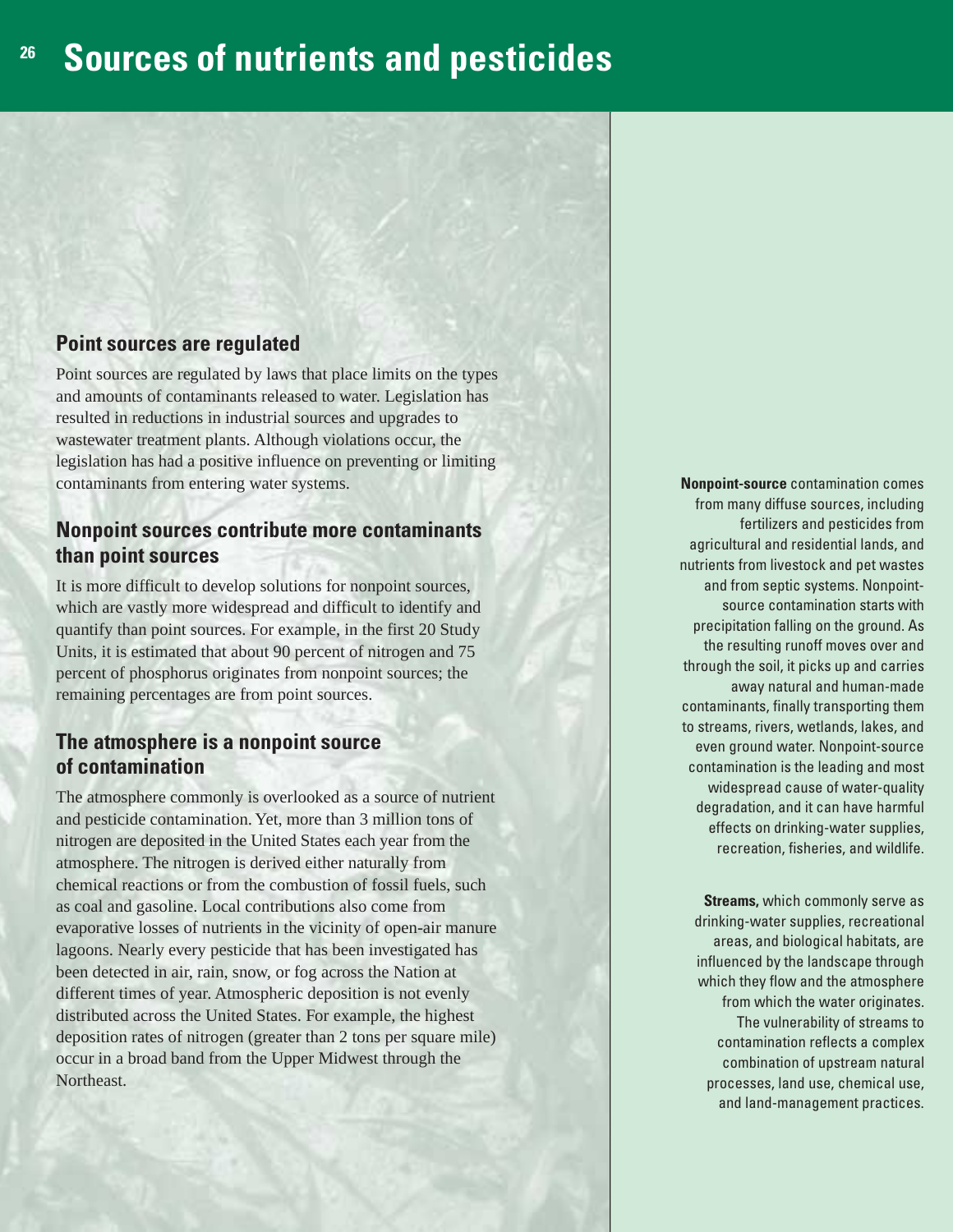**Assessment of the occurrence of nutrients and pesticides in water resources requires recognition of complicated interconnections among surface water and ground water, atmospheric contributions, natural landscape features, human activities, and aquatic health. The vulnerability of surface water and ground water to degradation depends on a combination of natural landscape features, such as geology, topography, and soils; climate and atmospheric contributions; and human activities related to different land uses and landmanagement practices.**



**Fish and other aquatic organisms** reflect cumulative effects of water chemistry and land-use activities. Fish, for example, acquire some pesticides by ingesting stream invertebrates or smaller fish that have fed on contaminated plants. Fish also can accumulate some contaminants directly from water passing over their gills. **Ground water—the unseen resource—**is the source of drinking water for more than 50 percent of the Nation. As water seeps through the soil, it carries with it substances applied to the land, such as fertilizers and pesticides. Water moves through waterbearing formations, known as aquifers, and eventually surfaces in discharge areas, such as streams, lakes, and estuaries. It is common to think of surface water and ground water as separate resources; however, they are interconnected. Ground-water discharge can significantly affect the quality and quantity of streams, especially during low-flow conditions. Likewise, surface water can affect the quality and quantity of ground water.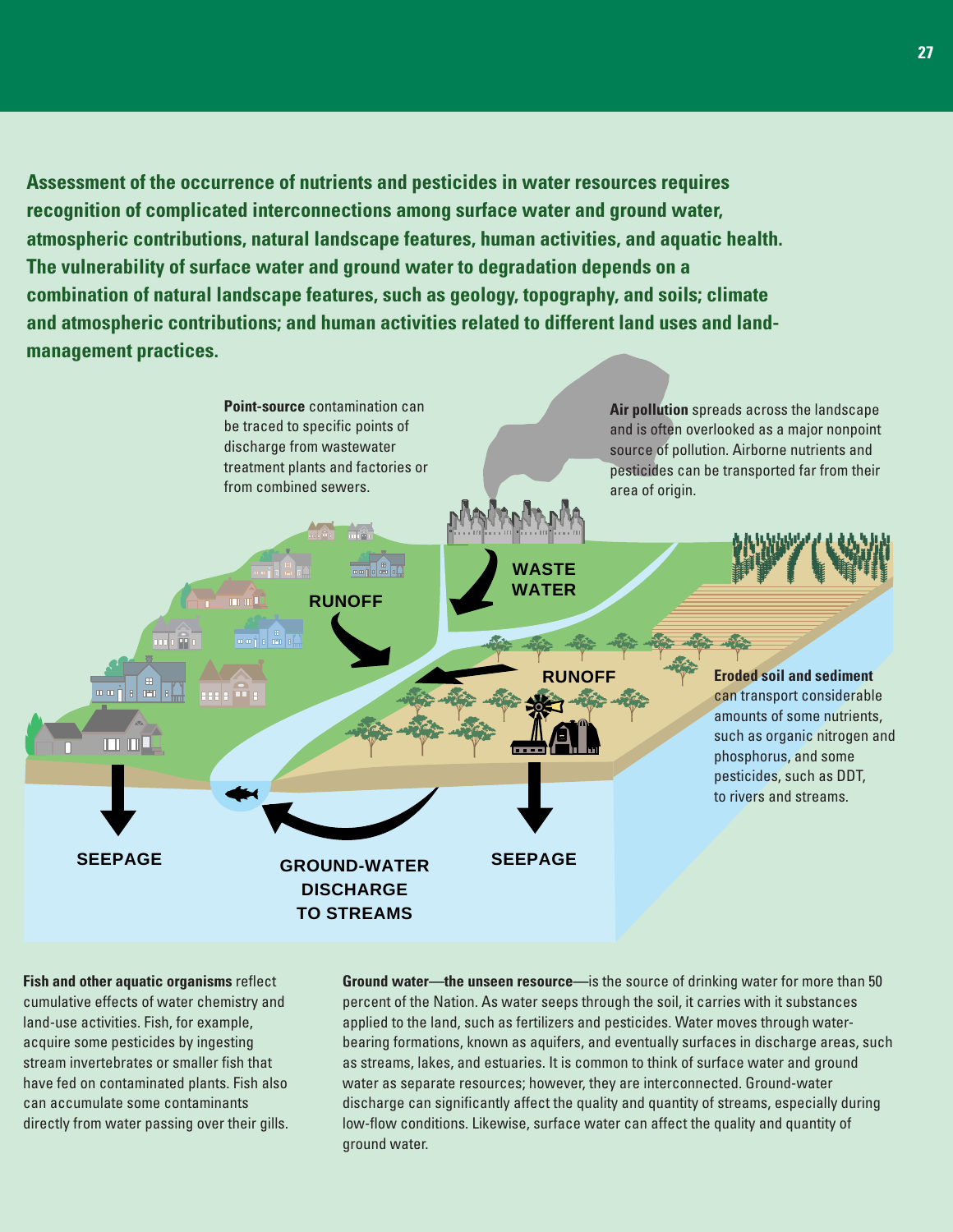# **<sup>28</sup> Sources of nutrients and pesticides**

## **About 1 billion pounds of pesticides are applied each year**

Total pesticide use in the United States has remained relatively constant at about 1 billion pounds per year, after growing steadily through the mid-1970s because of increased use of herbicides. Agriculture now accounts for 70 to 80 percent of total pesticide use. Most agricultural pesticides are herbicides, which account for about 60 percent of the agricultural use. Insecticides generally are applied more selectively and at lower rates than herbicides. Major changes in insecticide use have occurred over the years in response to environmental concerns, which have resulted in various restrictions on the use of organochlorine insecticides, such as DDT. Specifically, as the use of these persistent pesticides declined, the use of other, less persistent insecticides increased.

## **Commercial fertilizer and manure are important sources of nutrients**

About 12 million tons of nitrogen and 2 million tons of phosphorus are applied each year as commercial fertilizer. Another 7 million tons of nitrogen and 2 million tons of phosphorus are applied as manure. The distribution of fertilizer use varies across the Nation. The highest application rates (greater than 7 tons per square mile) occur over a broad area of the Upper Midwest; other areas of high application are along the East Coast, throughout the Southeast, and in agricultural areas of the West. Private septic systems also can be important sources of nutrients in rural and residential areas.

## **Phosphorus contributions from laundry detergent have decreased**

From about 1940 to 1970, laundry detergent was a major source of phosphorus to the environment. Contributions decreased to almost negligible amounts after the enactment of State phosphate detergent bans beginning in the 1970s and the voluntary cessation of phosphate use by detergent manufacturers.(11)